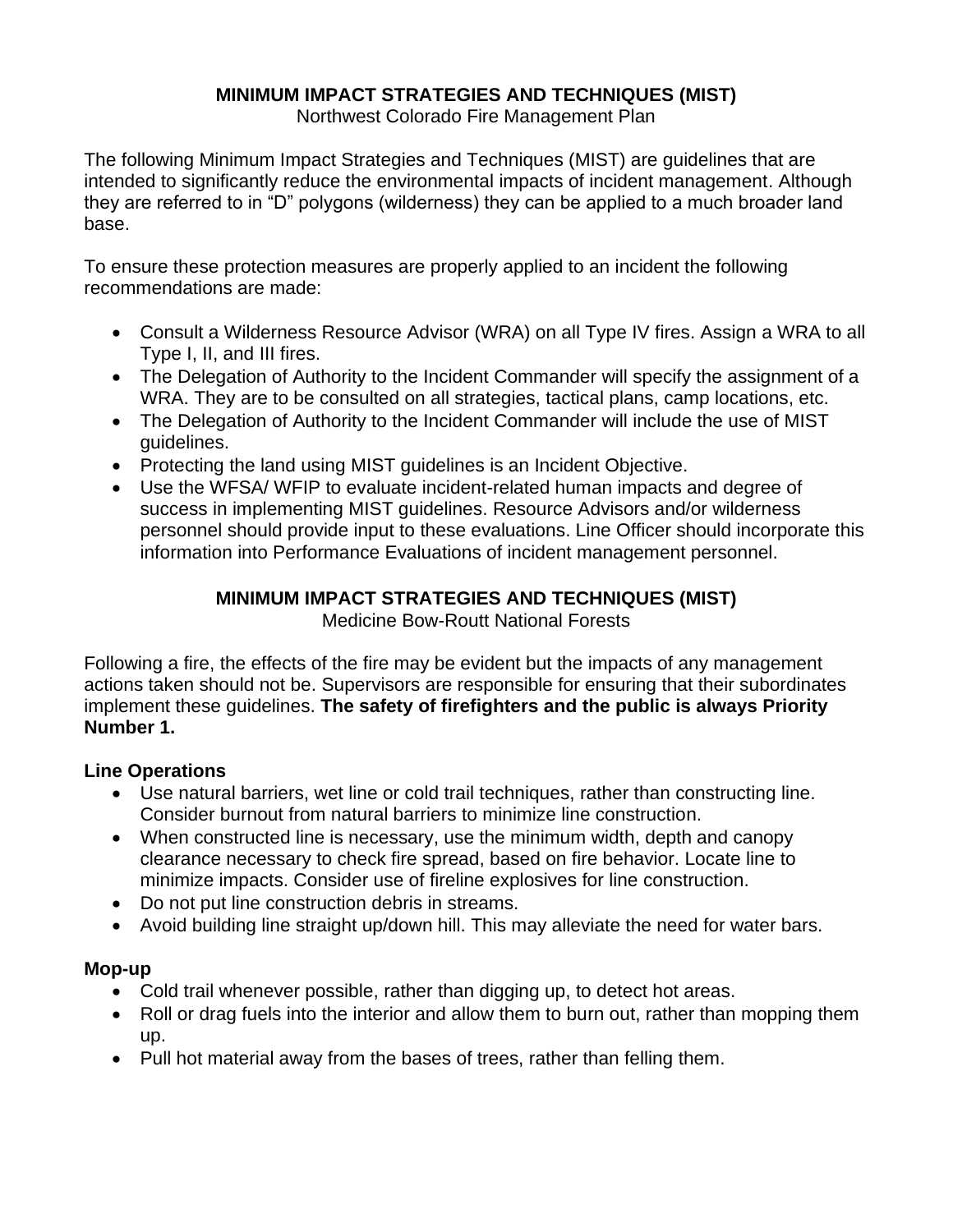#### **Saw Use**

- Minimize the amount of cutting. Limb standing trees, rather than felling them. Locate line to go around downed logs, or move them, rather than bucking them. Roll logs over, rather than bucking them, when mopping up hotspots.
- Cut stumps low to the ground. Slope/angle saw cuts away from line of sight to minimize visual impacts. Rub dirt or ash on stumps and log ends to camouflage them. Do not crosshatch/etch.
- Flag snags, or post a lookout to watch them, rather than felling them, while personnel are working in the area. When safe, allow burning trees or snags to burn out and fall on their own.
- If trees must be felled inside the line, do not limb or buck them. Allow the fire to consume them.
- Consider use of explosives for snag mitigation.

### **Portable Pumps**

- Use containment kits with all pumps to prevent fuel spills and water contamination.
- Exercise caution when using foaming agents to avoid water contamination.
- Naturalize pump sites when removing pumps. Remove structures used for backing up water flow.

#### **Misc.**

- Confine travel to existing trails or other hardened travel routes, if available.
- Use individual "cat holes" (6-8" deep, at least 200 feet from water) for disposal of human waste when away from camp.
- Report concentrations of non-incident related human refuse (trash/abandoned equipment caches, etc.) encountered to Resource Advisor for documentation and removal.

### **Air Operations**

- Minimize the number of helispots. Use natural openings to avoid constructing or improving helispots and sling sites. Avoid designating or constructing helispots for logistical support only. Use longline/remote hook for delivery and retrieval of equipment and supplies. Naturalize helispots before abandoning. Consider use of explosives for site naturalization.
- When doing bucket drops, avoid the transfer of non-native fish species, diseases, etc. between dip sites. Avoid the transfer of water from one side of the Continental Divide to the other. Dip from the center of lakes/ponds.
- Limit the use of retardant. Use water drops (preferred) or foam instead. When foam or retardant use is appropriate, avoid dropping near surface water.

### **Rehabilitation**

- Remove all signs of human activity. Rehabilitate all areas disturbed by management activities to as natural an appearance as possible.
- Ensure all equipment, supplies, trash, flagging, etc. are removed from lines, travel routes, camps, helispots, etc.
- Obliterate constructed lines by pulling material back onto them and scattering vegetative debris over them to blend them with surrounding natural landscape. Where needed, install water bars, as appropriate and ensure they are not covered over or blocked: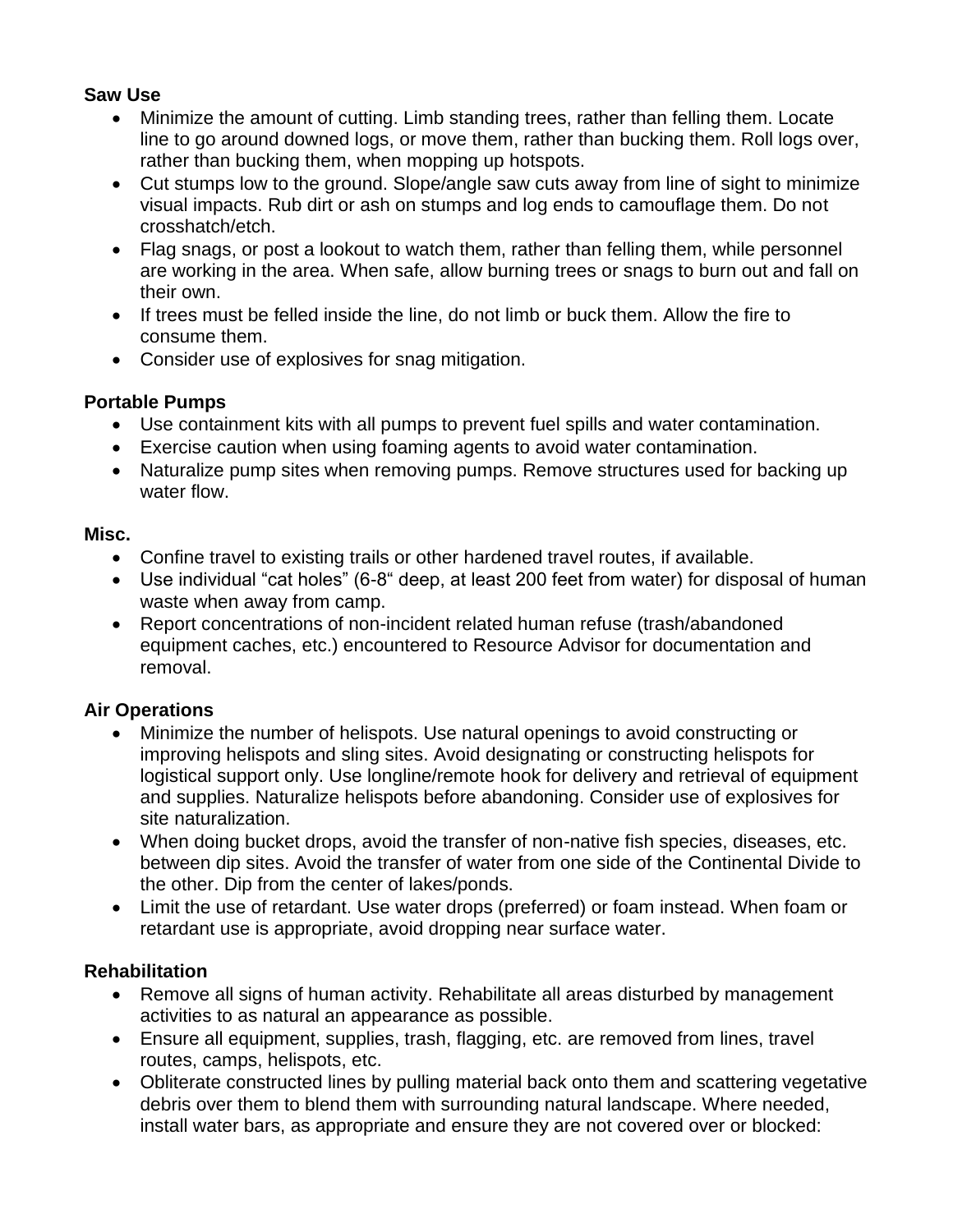| <b>Line Grade</b><br>(%) | <b>Maximum Water Bar Spacing</b><br>(feet) |
|--------------------------|--------------------------------------------|
| $6-9$                    | 400                                        |
| $10 - 14$                | 200                                        |
| $15 - 24$                | 100                                        |
| $25+$                    |                                            |

- Replace sections of logs that were cut out of the line.
- Avoid using rehabilitated lines as travel routes.
- Whenever soil has been newly exposed or compacted (camp areas, pump sites, travel routes, etc.), scarify them and naturalize with vegetative debris, rocks, etc.

### **Spike Camps and Camp Activities**

Camps and other facilities will be located outside of wilderness whenever possible. Resource Advisor will be consulted prior to establishing spike camps. A Spike Camp Manager, knowledgeable in these Guidelines and **Leave No Trace** techniques, will be assigned to each spike camp. Spike camp managers will accompany the first personnel in to each camp to identify/lay out camp components and to assist with implementing these Guidelines.

For/at each camp:

- No more than two crews (one is preferable) and misc. overhead may utilize at one time. Discontinue use of camp if resource damage is occurring.
- Provide personnel the necessary equipment for staying warm and dry.
- Campsite must be selected and laid out carefully to minimize potential impacts. All campsite components will be located a minimum of 100 feet (200 feet preferred) from lakes, streams and Forest Development Trails. Select hardened areas (dry, rocky/sandy, previously-impacted, etc.), to avoid denuding areas of vegetative cover, and confine camp activities to them. If hardened areas are not available, select resilient ones, which will recover quickly. Kitchen, eating, sleeping, latrine, washing, etc. areas will be designated. Sleeping and other camp areas will be selected to avoid the need for trenching, excavating or removal of vegetation. Consider the use of breathable ground cloth (scrim) in high-traffic common areas, such as food preparation/service, washing, etc. areas. **Good campsites are found, not made.**
- Limit the use and number of campfires. Except in emergencies, no more than one campfire per camp is allowed. Existing fire rings will be used, if available. If not, fire pans or mound/pit fire techniques will be used, rather than building new rock fire rings. Campfires are not to be left without completely extinguishing them. Only wood and paper may be burned in fires - no leftover food, plastics or other materials. Use only dead and down wood and burn it down completely to ash. Ashes are to be scattered away from site when cool. If Fire Restrictions are in effect, campfires are not permitted.
- Chainsaws are to be used for activities directly related to fire suppression only, not for cutting firewood, making camp improvements, etc.
- To avoid wildlife conflicts, separate kitchen/food preparation area from main camp. All food is to be kept out of sleeping areas. Strain and dump wastewater from cooking/cleanup away from camp.
- Designate a common wash area for personnel. Select a site at least 200 feet from water. Wash water and biodegradable soap will be provided. Scatter wastewater on dry areas at least 200 feet from water. Soap, shampoo, other personal grooming chemicals